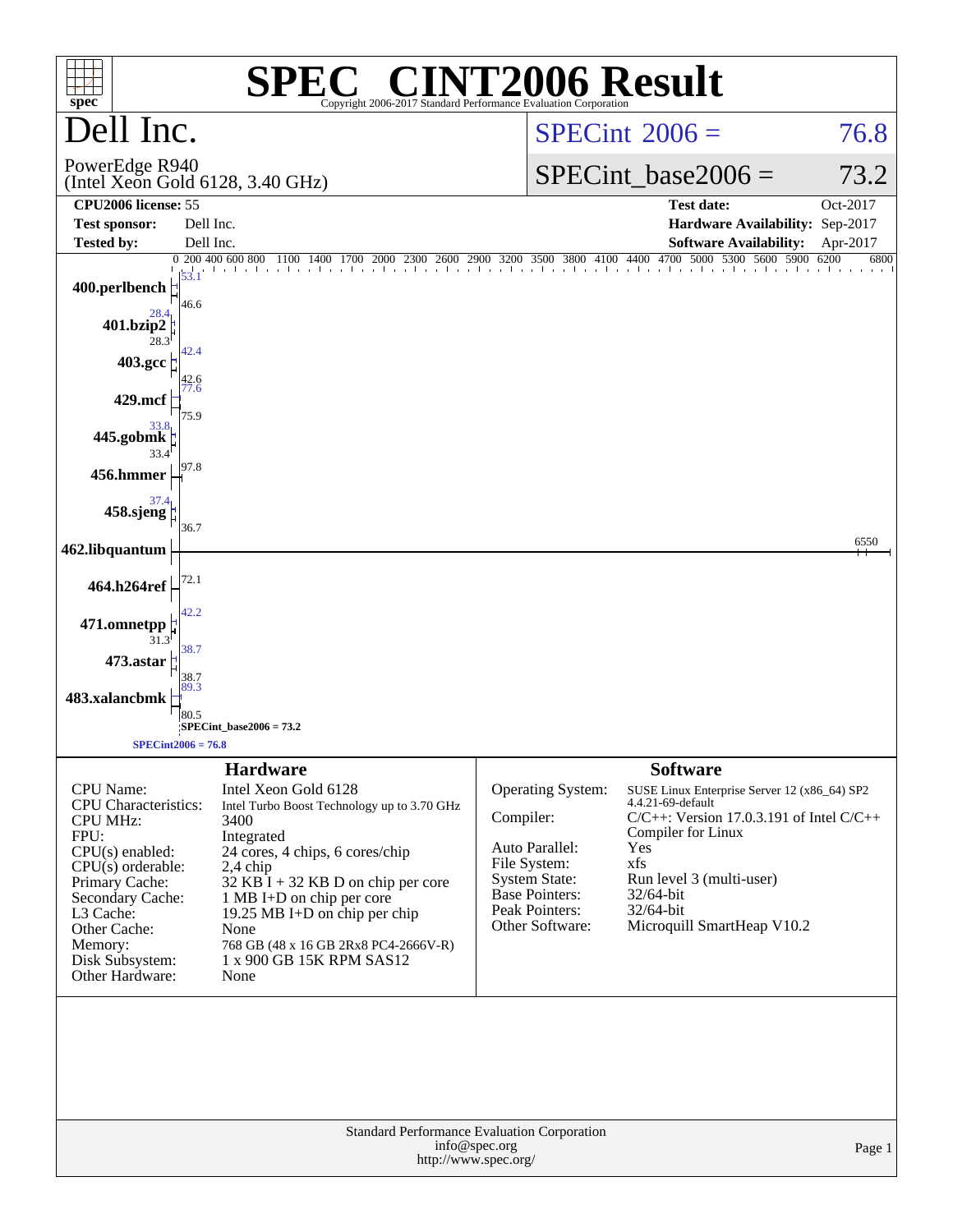

# Dell Inc.

#### $SPECint2006 = 76.8$  $SPECint2006 = 76.8$

PowerEdge R940

(Intel Xeon Gold 6128, 3.40 GHz)

SPECint base2006 =  $73.2$ 

**[CPU2006 license:](http://www.spec.org/auto/cpu2006/Docs/result-fields.html#CPU2006license)** 55 **[Test date:](http://www.spec.org/auto/cpu2006/Docs/result-fields.html#Testdate)** Oct-2017 **[Test sponsor:](http://www.spec.org/auto/cpu2006/Docs/result-fields.html#Testsponsor)** Dell Inc. **[Hardware Availability:](http://www.spec.org/auto/cpu2006/Docs/result-fields.html#HardwareAvailability)** Sep-2017 **[Tested by:](http://www.spec.org/auto/cpu2006/Docs/result-fields.html#Testedby)** Dell Inc. **[Software Availability:](http://www.spec.org/auto/cpu2006/Docs/result-fields.html#SoftwareAvailability)** Apr-2017

#### **[Results Table](http://www.spec.org/auto/cpu2006/Docs/result-fields.html#ResultsTable)**

|                    | <b>Base</b>                                                                                              |              |                |       |                |       |                | <b>Peak</b>  |                |              |                |              |  |
|--------------------|----------------------------------------------------------------------------------------------------------|--------------|----------------|-------|----------------|-------|----------------|--------------|----------------|--------------|----------------|--------------|--|
| <b>Benchmark</b>   | <b>Seconds</b>                                                                                           | <b>Ratio</b> | <b>Seconds</b> | Ratio | <b>Seconds</b> | Ratio | <b>Seconds</b> | <b>Ratio</b> | <b>Seconds</b> | <b>Ratio</b> | <b>Seconds</b> | <b>Ratio</b> |  |
| $ 400$ .perlbench  | 209                                                                                                      | 46.7         | 210            | 46.6  | 210            | 46.6  | 184            | 53.1         | 184            | 53.1         | 184            | 53.1         |  |
| 401.bzip2          | 341                                                                                                      | 28.3         | 340            | 28.3  | 340            | 28.4  | 340            | 28.4         | 340            | 28.4         | 340            | 28.4         |  |
| $403.\mathrm{gcc}$ | 188                                                                                                      | 42.7         | 189            | 42.5  | 189            | 42.6  | 189            | 42.7         | 191            | 42.2         | <b>190</b>     | 42.4         |  |
| $429$ .mcf         | 117                                                                                                      | 78.2         | 121            | 75.1  | 120            | 75.9  | 117            | 78.0         | 118            | 77.3         | 117            | 77.6         |  |
| $445$ .gobmk       | 314                                                                                                      | 33.4         | 315            | 33.4  | 314            | 33.4  | 310            | 33.8         | 310            | 33.8         | 310            | 33.8         |  |
| 456.hmmer          | 95.4                                                                                                     | 97.8         | 95.3           | 97.9  | 95.6           | 97.6  | 95.4           | 97.8         | 95.3           | 97.9         | 95.6           | 97.6         |  |
| $458$ .sjeng       | 329                                                                                                      | 36.7         | 330            | 36.7  | 330            | 36.7  | 323            | 37.4         | 325            | 37.3         | 323            | 37.4         |  |
| 462.libquantum     | 3.16                                                                                                     | 6550         | 3.06           | 6770  | 3.20           | 6480  | 3.16           | 6550         | 3.06           | 6770         | 3.20           | 6480         |  |
| 464.h264ref        | 307                                                                                                      | 72.1         | 308            | 72.0  | 305            | 72.5  | 307            | 72.1         | 308            | 72.0         | 305            | 72.5         |  |
| 471.omnetpp        | 198                                                                                                      | 31.6         | 217            | 28.9  | 200            | 31.3  | 148            | 42.2         | 149            | 42.0         | 147            | 42.4         |  |
| $473.$ astar       | 181                                                                                                      | 38.7         | 181            | 38.8  | 181            | 38.7  | 182            | 38.6         | 181            | 38.7         | 181            | 38.7         |  |
| 483.xalancbmk      | 86.6                                                                                                     | 79.7         | 85.7           | 80.5  | 85.4           | 80.8  | 77.3           | 89.2         | 77.3           | 89.3         | 77.1           | 89.5         |  |
|                    | Results appear in the order in which they were run. Bold underlined text indicates a median measurement. |              |                |       |                |       |                |              |                |              |                |              |  |

#### **[Submit Notes](http://www.spec.org/auto/cpu2006/Docs/result-fields.html#SubmitNotes)**

The config file option 'submit' was used.

#### **[Operating System Notes](http://www.spec.org/auto/cpu2006/Docs/result-fields.html#OperatingSystemNotes)**

Stack size set to unlimited using "ulimit -s unlimited"

#### **[Platform Notes](http://www.spec.org/auto/cpu2006/Docs/result-fields.html#PlatformNotes)**

 BIOS settings: Logical Processor Disabled Virtualization Technology Disabled Sub NUMA Cluster Disabled System Profile set to Custom CPU Performance set to Maximum Performance C1E Disabled C States set to Autonomous Uncore Frequency set to Dynamic Memory Patrol Scrub Disabled Energy Efficiency Policy set to Performance CPU Interconnect Bus Link Power Management Disabled PCI ASPM L1 Link Power Management Disabled Sysinfo program /home/cpu2006/config/sysinfo.rev6993 Revision 6993 of 2015-11-06 (b5e8d4b4eb51ed28d7f98696cbe290c1) running on linux-4qdv Wed Oct 25 09:56:29 2017 This section contains SUT (System Under Test) info as seen by

some common utilities. To remove or add to this section, see:<br>Continued on next page

Standard Performance Evaluation Corporation [info@spec.org](mailto:info@spec.org) <http://www.spec.org/>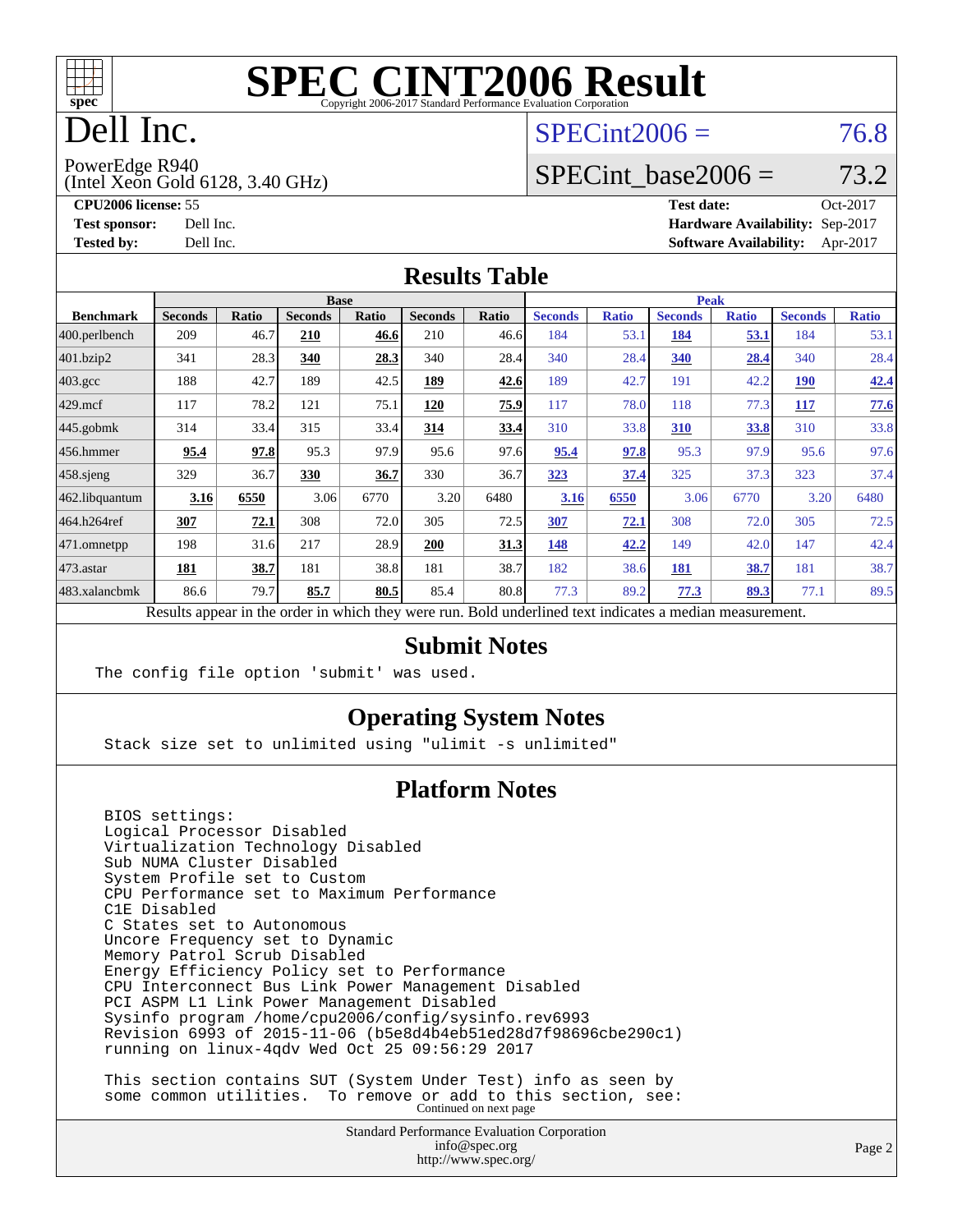

Dell Inc.

 $SPECint2006 = 76.8$  $SPECint2006 = 76.8$ 

(Intel Xeon Gold 6128, 3.40 GHz) PowerEdge R940

#### SPECint base2006 =  $73.2$

**[Tested by:](http://www.spec.org/auto/cpu2006/Docs/result-fields.html#Testedby)** Dell Inc. **[Software Availability:](http://www.spec.org/auto/cpu2006/Docs/result-fields.html#SoftwareAvailability)** Apr-2017

**[CPU2006 license:](http://www.spec.org/auto/cpu2006/Docs/result-fields.html#CPU2006license)** 55 **[Test date:](http://www.spec.org/auto/cpu2006/Docs/result-fields.html#Testdate)** Oct-2017 **[Test sponsor:](http://www.spec.org/auto/cpu2006/Docs/result-fields.html#Testsponsor)** Dell Inc. **[Hardware Availability:](http://www.spec.org/auto/cpu2006/Docs/result-fields.html#HardwareAvailability)** Sep-2017

#### **[Platform Notes \(Continued\)](http://www.spec.org/auto/cpu2006/Docs/result-fields.html#PlatformNotes)**

 <http://www.spec.org/cpu2006/Docs/config.html#sysinfo> From /proc/cpuinfo

```
Standard Performance Evaluation Corporation
                                       info@spec.org
     model name : Intel(R) Xeon(R) Gold 6128 CPU @ 3.40GHz
        4 "physical id"s (chips)
        24 "processors"
     cores, siblings (Caution: counting these is hw and system dependent. The
     following excerpts from /proc/cpuinfo might not be reliable. Use with
     caution.)
       cpu cores : 6<br>siblings : 6
       siblings
        physical 0: cores 0 6 9 10 11 13
        physical 1: cores 0 6 9 10 11 13
        physical 2: cores 0 6 9 10 11 13
        physical 3: cores 0 6 9 10 11 13
     cache size : 19712 KB
 From /proc/meminfo
    MemTotal: 791225340 kB<br>HugePages Total: 0
    HugePages_Total: 0<br>Hugepagesize: 2048 kB
    Hugepagesize:
  /usr/bin/lsb_release -d
     SUSE Linux Enterprise Server 12 SP2
 From /etc/*release* /etc/*version*
     SuSE-release:
        SUSE Linux Enterprise Server 12 (x86_64)
        VERSION = 12
        PATCHLEVEL = 2
        # This file is deprecated and will be removed in a future service pack or
        release.
        # Please check /etc/os-release for details about this release.
     os-release:
        NAME="SLES"
        VERSION="12-SP2"
        VERSION_ID="12.2"
        PRETTY_NAME="SUSE Linux Enterprise Server 12 SP2"
        ID="sles"
        ANSI_COLOR="0;32"
        CPE_NAME="cpe:/o:suse:sles:12:sp2"
 uname -a:
     Linux linux-4qdv 4.4.21-69-default #1 SMP Tue Oct 25 10:58:20 UTC 2016
     (9464f67) x86_64 x86_64 x86_64 GNU/Linux
 run-level 3 Oct 25 09:56
SPEC is set to: /home/cpu2006<br>Filesystem Type Size
                                  Used Avail Use% Mounted on
     /dev/sda4 xfs 796G 17G 779G 3% /home
 Additional information from dmidecode:
Continued on next page
```
<http://www.spec.org/>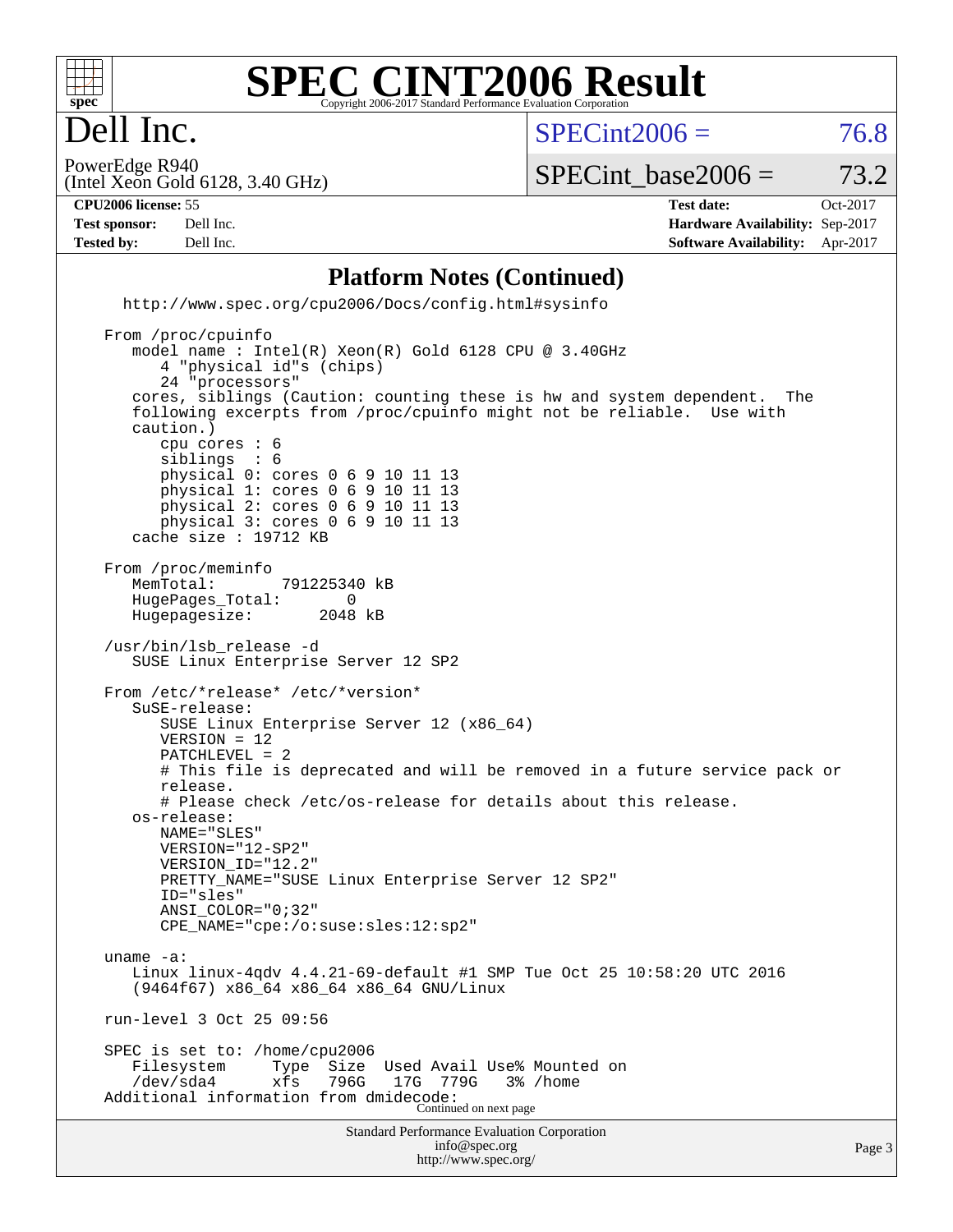

### Dell Inc.

 $SPECint2006 = 76.8$  $SPECint2006 = 76.8$ 

(Intel Xeon Gold 6128, 3.40 GHz) PowerEdge R940

SPECint base2006 =  $73.2$ 

**[CPU2006 license:](http://www.spec.org/auto/cpu2006/Docs/result-fields.html#CPU2006license)** 55 **[Test date:](http://www.spec.org/auto/cpu2006/Docs/result-fields.html#Testdate)** Oct-2017 **[Test sponsor:](http://www.spec.org/auto/cpu2006/Docs/result-fields.html#Testsponsor)** Dell Inc. **[Hardware Availability:](http://www.spec.org/auto/cpu2006/Docs/result-fields.html#HardwareAvailability)** Sep-2017 **[Tested by:](http://www.spec.org/auto/cpu2006/Docs/result-fields.html#Testedby)** Dell Inc. **[Software Availability:](http://www.spec.org/auto/cpu2006/Docs/result-fields.html#SoftwareAvailability)** Apr-2017

#### **[Platform Notes \(Continued\)](http://www.spec.org/auto/cpu2006/Docs/result-fields.html#PlatformNotes)**

 Warning: Use caution when you interpret this section. The 'dmidecode' program reads system data which is "intended to allow hardware to be accurately determined", but the intent may not be met, as there are frequent changes to hardware, firmware, and the "DMTF SMBIOS" standard.

 BIOS Dell Inc. 1.1.7 08/10/2017 Memory: 3x 002C00B3002C 18ASF2G72PDZ-2G6D1 16 GB 2 rank 2666 MHz 21x 00AD00B300AD HMA82GR7AFR8N-VK 16 GB 2 rank 2666 MHz 24x 00CE063200CE M393A2K43BB1-CTD 16 GB 2 rank 2666 MHz

(End of data from sysinfo program)

#### **[General Notes](http://www.spec.org/auto/cpu2006/Docs/result-fields.html#GeneralNotes)**

Environment variables set by runspec before the start of the run: KMP\_AFFINITY = "granularity=fine,compact" LD\_LIBRARY\_PATH = "/home/cpu2006/lib/ia32:/home/cpu2006/lib/intel64:/home/cpu2006/sh10.2" OMP\_NUM\_THREADS = "24"

 Binaries compiled on a system with 1x Intel Core i7-4790 CPU + 32GB RAM memory using Redhat Enterprise Linux 7.2 Transparent Huge Pages enabled by default. Filesystem page cache cleared with: shell invocation of 'sync; echo 3 > /proc/sys/vm/drop\_caches' prior to run

#### **[Base Compiler Invocation](http://www.spec.org/auto/cpu2006/Docs/result-fields.html#BaseCompilerInvocation)**

[C benchmarks](http://www.spec.org/auto/cpu2006/Docs/result-fields.html#Cbenchmarks): [icc -m64](http://www.spec.org/cpu2006/results/res2017q4/cpu2006-20171114-50535.flags.html#user_CCbase_intel_icc_64bit_bda6cc9af1fdbb0edc3795bac97ada53)

[C++ benchmarks:](http://www.spec.org/auto/cpu2006/Docs/result-fields.html#CXXbenchmarks) [icpc -m64](http://www.spec.org/cpu2006/results/res2017q4/cpu2006-20171114-50535.flags.html#user_CXXbase_intel_icpc_64bit_fc66a5337ce925472a5c54ad6a0de310)

### **[Base Portability Flags](http://www.spec.org/auto/cpu2006/Docs/result-fields.html#BasePortabilityFlags)**

 400.perlbench: [-DSPEC\\_CPU\\_LP64](http://www.spec.org/cpu2006/results/res2017q4/cpu2006-20171114-50535.flags.html#b400.perlbench_basePORTABILITY_DSPEC_CPU_LP64) [-DSPEC\\_CPU\\_LINUX\\_X64](http://www.spec.org/cpu2006/results/res2017q4/cpu2006-20171114-50535.flags.html#b400.perlbench_baseCPORTABILITY_DSPEC_CPU_LINUX_X64)  $401.bzip2: -DSPEC_CPULP64$  403.gcc: [-DSPEC\\_CPU\\_LP64](http://www.spec.org/cpu2006/results/res2017q4/cpu2006-20171114-50535.flags.html#suite_basePORTABILITY403_gcc_DSPEC_CPU_LP64) 429.mcf: [-DSPEC\\_CPU\\_LP64](http://www.spec.org/cpu2006/results/res2017q4/cpu2006-20171114-50535.flags.html#suite_basePORTABILITY429_mcf_DSPEC_CPU_LP64) 445.gobmk: [-DSPEC\\_CPU\\_LP64](http://www.spec.org/cpu2006/results/res2017q4/cpu2006-20171114-50535.flags.html#suite_basePORTABILITY445_gobmk_DSPEC_CPU_LP64) 456.hmmer: [-DSPEC\\_CPU\\_LP64](http://www.spec.org/cpu2006/results/res2017q4/cpu2006-20171114-50535.flags.html#suite_basePORTABILITY456_hmmer_DSPEC_CPU_LP64) 458.sjeng: [-DSPEC\\_CPU\\_LP64](http://www.spec.org/cpu2006/results/res2017q4/cpu2006-20171114-50535.flags.html#suite_basePORTABILITY458_sjeng_DSPEC_CPU_LP64) 462.libquantum: [-DSPEC\\_CPU\\_LP64](http://www.spec.org/cpu2006/results/res2017q4/cpu2006-20171114-50535.flags.html#suite_basePORTABILITY462_libquantum_DSPEC_CPU_LP64) [-DSPEC\\_CPU\\_LINUX](http://www.spec.org/cpu2006/results/res2017q4/cpu2006-20171114-50535.flags.html#b462.libquantum_baseCPORTABILITY_DSPEC_CPU_LINUX) 464.h264ref: [-DSPEC\\_CPU\\_LP64](http://www.spec.org/cpu2006/results/res2017q4/cpu2006-20171114-50535.flags.html#suite_basePORTABILITY464_h264ref_DSPEC_CPU_LP64)

Continued on next page

Standard Performance Evaluation Corporation [info@spec.org](mailto:info@spec.org) <http://www.spec.org/>

Page 4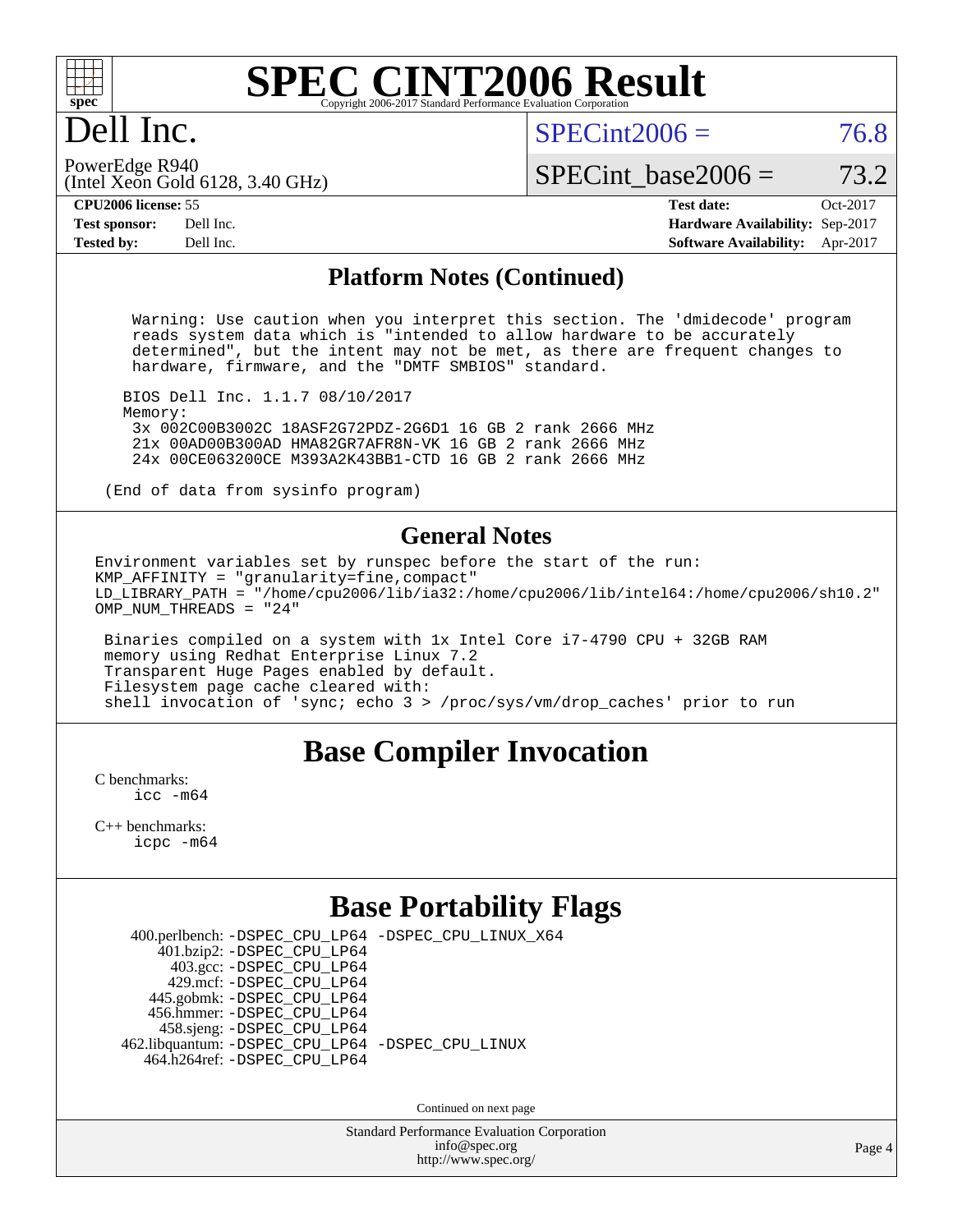

### Dell Inc.

 $SPECint2006 = 76.8$  $SPECint2006 = 76.8$ 

(Intel Xeon Gold 6128, 3.40 GHz) PowerEdge R940

SPECint base2006 =  $73.2$ 

**[CPU2006 license:](http://www.spec.org/auto/cpu2006/Docs/result-fields.html#CPU2006license)** 55 **[Test date:](http://www.spec.org/auto/cpu2006/Docs/result-fields.html#Testdate)** Oct-2017 **[Test sponsor:](http://www.spec.org/auto/cpu2006/Docs/result-fields.html#Testsponsor)** Dell Inc. **[Hardware Availability:](http://www.spec.org/auto/cpu2006/Docs/result-fields.html#HardwareAvailability)** Sep-2017 **[Tested by:](http://www.spec.org/auto/cpu2006/Docs/result-fields.html#Testedby)** Dell Inc. **[Software Availability:](http://www.spec.org/auto/cpu2006/Docs/result-fields.html#SoftwareAvailability)** Apr-2017

### **[Base Portability Flags \(Continued\)](http://www.spec.org/auto/cpu2006/Docs/result-fields.html#BasePortabilityFlags)**

 471.omnetpp: [-DSPEC\\_CPU\\_LP64](http://www.spec.org/cpu2006/results/res2017q4/cpu2006-20171114-50535.flags.html#suite_basePORTABILITY471_omnetpp_DSPEC_CPU_LP64) 473.astar: [-DSPEC\\_CPU\\_LP64](http://www.spec.org/cpu2006/results/res2017q4/cpu2006-20171114-50535.flags.html#suite_basePORTABILITY473_astar_DSPEC_CPU_LP64) 483.xalancbmk: [-DSPEC\\_CPU\\_LP64](http://www.spec.org/cpu2006/results/res2017q4/cpu2006-20171114-50535.flags.html#suite_basePORTABILITY483_xalancbmk_DSPEC_CPU_LP64) [-DSPEC\\_CPU\\_LINUX](http://www.spec.org/cpu2006/results/res2017q4/cpu2006-20171114-50535.flags.html#b483.xalancbmk_baseCXXPORTABILITY_DSPEC_CPU_LINUX)

**[Base Optimization Flags](http://www.spec.org/auto/cpu2006/Docs/result-fields.html#BaseOptimizationFlags)**

[C benchmarks](http://www.spec.org/auto/cpu2006/Docs/result-fields.html#Cbenchmarks):

[-xCORE-AVX2](http://www.spec.org/cpu2006/results/res2017q4/cpu2006-20171114-50535.flags.html#user_CCbase_f-xCORE-AVX2) [-ipo](http://www.spec.org/cpu2006/results/res2017q4/cpu2006-20171114-50535.flags.html#user_CCbase_f-ipo) [-O3](http://www.spec.org/cpu2006/results/res2017q4/cpu2006-20171114-50535.flags.html#user_CCbase_f-O3) [-no-prec-div](http://www.spec.org/cpu2006/results/res2017q4/cpu2006-20171114-50535.flags.html#user_CCbase_f-no-prec-div) [-parallel](http://www.spec.org/cpu2006/results/res2017q4/cpu2006-20171114-50535.flags.html#user_CCbase_f-parallel) [-qopt-prefetch](http://www.spec.org/cpu2006/results/res2017q4/cpu2006-20171114-50535.flags.html#user_CCbase_f-qopt-prefetch) [-auto-p32](http://www.spec.org/cpu2006/results/res2017q4/cpu2006-20171114-50535.flags.html#user_CCbase_f-auto-p32)

[C++ benchmarks:](http://www.spec.org/auto/cpu2006/Docs/result-fields.html#CXXbenchmarks)

[-xCORE-AVX2](http://www.spec.org/cpu2006/results/res2017q4/cpu2006-20171114-50535.flags.html#user_CXXbase_f-xCORE-AVX2) [-ipo](http://www.spec.org/cpu2006/results/res2017q4/cpu2006-20171114-50535.flags.html#user_CXXbase_f-ipo) [-O3](http://www.spec.org/cpu2006/results/res2017q4/cpu2006-20171114-50535.flags.html#user_CXXbase_f-O3) [-no-prec-div](http://www.spec.org/cpu2006/results/res2017q4/cpu2006-20171114-50535.flags.html#user_CXXbase_f-no-prec-div) [-qopt-prefetch](http://www.spec.org/cpu2006/results/res2017q4/cpu2006-20171114-50535.flags.html#user_CXXbase_f-qopt-prefetch) [-auto-p32](http://www.spec.org/cpu2006/results/res2017q4/cpu2006-20171114-50535.flags.html#user_CXXbase_f-auto-p32) [-Wl,-z,muldefs](http://www.spec.org/cpu2006/results/res2017q4/cpu2006-20171114-50535.flags.html#user_CXXbase_link_force_multiple1_74079c344b956b9658436fd1b6dd3a8a) [-L/sh10.2 -lsmartheap64](http://www.spec.org/cpu2006/results/res2017q4/cpu2006-20171114-50535.flags.html#user_CXXbase_SmartHeap64_63911d860fc08c15fa1d5bf319b9d8d5)

#### **[Base Other Flags](http://www.spec.org/auto/cpu2006/Docs/result-fields.html#BaseOtherFlags)**

[C benchmarks](http://www.spec.org/auto/cpu2006/Docs/result-fields.html#Cbenchmarks):

403.gcc: [-Dalloca=\\_alloca](http://www.spec.org/cpu2006/results/res2017q4/cpu2006-20171114-50535.flags.html#b403.gcc_baseEXTRA_CFLAGS_Dalloca_be3056838c12de2578596ca5467af7f3)

**[Peak Compiler Invocation](http://www.spec.org/auto/cpu2006/Docs/result-fields.html#PeakCompilerInvocation)**

[C benchmarks \(except as noted below\)](http://www.spec.org/auto/cpu2006/Docs/result-fields.html#Cbenchmarksexceptasnotedbelow): [icc -m64](http://www.spec.org/cpu2006/results/res2017q4/cpu2006-20171114-50535.flags.html#user_CCpeak_intel_icc_64bit_bda6cc9af1fdbb0edc3795bac97ada53)

400.perlbench: [icc -m32 -L/opt/intel/compilers\\_and\\_libraries\\_2017/linux/lib/ia32](http://www.spec.org/cpu2006/results/res2017q4/cpu2006-20171114-50535.flags.html#user_peakCCLD400_perlbench_intel_icc_c29f3ff5a7ed067b11e4ec10a03f03ae)

445.gobmk: [icc -m32 -L/opt/intel/compilers\\_and\\_libraries\\_2017/linux/lib/ia32](http://www.spec.org/cpu2006/results/res2017q4/cpu2006-20171114-50535.flags.html#user_peakCCLD445_gobmk_intel_icc_c29f3ff5a7ed067b11e4ec10a03f03ae)

[C++ benchmarks \(except as noted below\):](http://www.spec.org/auto/cpu2006/Docs/result-fields.html#CXXbenchmarksexceptasnotedbelow) [icc -m32 -L/opt/intel/compilers\\_and\\_libraries\\_2017/linux/lib/ia32](http://www.spec.org/cpu2006/results/res2017q4/cpu2006-20171114-50535.flags.html#user_CXXpeak_intel_icc_c29f3ff5a7ed067b11e4ec10a03f03ae)

473.astar: [icpc -m64](http://www.spec.org/cpu2006/results/res2017q4/cpu2006-20171114-50535.flags.html#user_peakCXXLD473_astar_intel_icpc_64bit_fc66a5337ce925472a5c54ad6a0de310)

#### **[Peak Portability Flags](http://www.spec.org/auto/cpu2006/Docs/result-fields.html#PeakPortabilityFlags)**

 400.perlbench: [-D\\_FILE\\_OFFSET\\_BITS=64](http://www.spec.org/cpu2006/results/res2017q4/cpu2006-20171114-50535.flags.html#user_peakPORTABILITY400_perlbench_file_offset_bits_64_438cf9856305ebd76870a2c6dc2689ab) [-DSPEC\\_CPU\\_LINUX\\_IA32](http://www.spec.org/cpu2006/results/res2017q4/cpu2006-20171114-50535.flags.html#b400.perlbench_peakCPORTABILITY_DSPEC_CPU_LINUX_IA32) 401.bzip2: [-DSPEC\\_CPU\\_LP64](http://www.spec.org/cpu2006/results/res2017q4/cpu2006-20171114-50535.flags.html#suite_peakPORTABILITY401_bzip2_DSPEC_CPU_LP64) 403.gcc: [-DSPEC\\_CPU\\_LP64](http://www.spec.org/cpu2006/results/res2017q4/cpu2006-20171114-50535.flags.html#suite_peakPORTABILITY403_gcc_DSPEC_CPU_LP64) 429.mcf: [-DSPEC\\_CPU\\_LP64](http://www.spec.org/cpu2006/results/res2017q4/cpu2006-20171114-50535.flags.html#suite_peakPORTABILITY429_mcf_DSPEC_CPU_LP64) 445.gobmk: [-D\\_FILE\\_OFFSET\\_BITS=64](http://www.spec.org/cpu2006/results/res2017q4/cpu2006-20171114-50535.flags.html#user_peakPORTABILITY445_gobmk_file_offset_bits_64_438cf9856305ebd76870a2c6dc2689ab)

Continued on next page

Standard Performance Evaluation Corporation [info@spec.org](mailto:info@spec.org) <http://www.spec.org/>

Page 5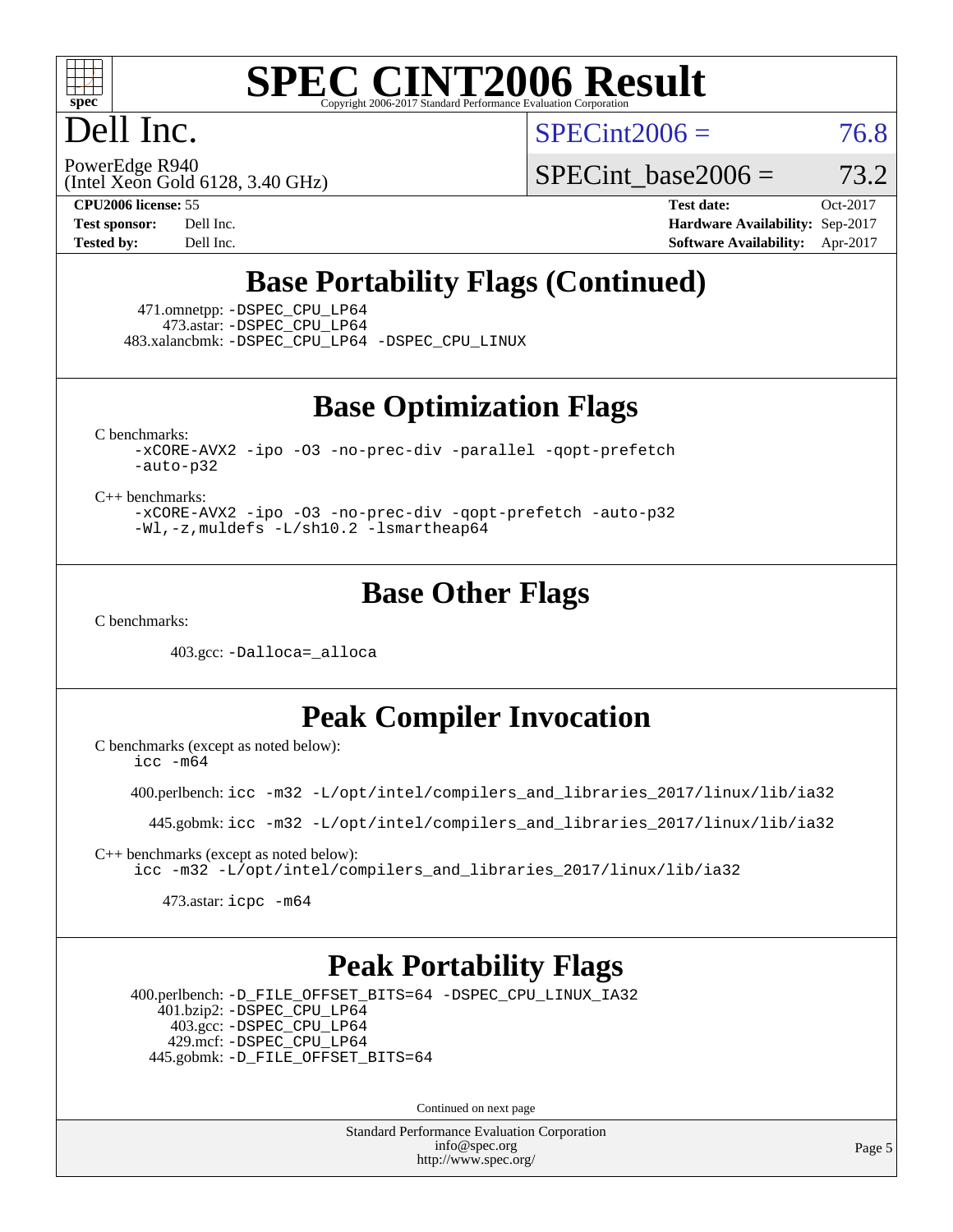

Dell Inc.

 $SPECint2006 = 76.8$  $SPECint2006 = 76.8$ 

(Intel Xeon Gold 6128, 3.40 GHz) PowerEdge R940

SPECint base2006 =  $73.2$ 

| <b>Test sponsor:</b> | Dell Inc. |
|----------------------|-----------|
| <b>Tested by:</b>    | Dell Inc. |

**[CPU2006 license:](http://www.spec.org/auto/cpu2006/Docs/result-fields.html#CPU2006license)** 55 **[Test date:](http://www.spec.org/auto/cpu2006/Docs/result-fields.html#Testdate)** Oct-2017 **[Hardware Availability:](http://www.spec.org/auto/cpu2006/Docs/result-fields.html#HardwareAvailability)** Sep-2017 **[Software Availability:](http://www.spec.org/auto/cpu2006/Docs/result-fields.html#SoftwareAvailability)** Apr-2017

### **[Peak Portability Flags \(Continued\)](http://www.spec.org/auto/cpu2006/Docs/result-fields.html#PeakPortabilityFlags)**

 456.hmmer: [-DSPEC\\_CPU\\_LP64](http://www.spec.org/cpu2006/results/res2017q4/cpu2006-20171114-50535.flags.html#suite_peakPORTABILITY456_hmmer_DSPEC_CPU_LP64) 458.sjeng: [-DSPEC\\_CPU\\_LP64](http://www.spec.org/cpu2006/results/res2017q4/cpu2006-20171114-50535.flags.html#suite_peakPORTABILITY458_sjeng_DSPEC_CPU_LP64) 462.libquantum: [-DSPEC\\_CPU\\_LP64](http://www.spec.org/cpu2006/results/res2017q4/cpu2006-20171114-50535.flags.html#suite_peakPORTABILITY462_libquantum_DSPEC_CPU_LP64) [-DSPEC\\_CPU\\_LINUX](http://www.spec.org/cpu2006/results/res2017q4/cpu2006-20171114-50535.flags.html#b462.libquantum_peakCPORTABILITY_DSPEC_CPU_LINUX) 464.h264ref: [-DSPEC\\_CPU\\_LP64](http://www.spec.org/cpu2006/results/res2017q4/cpu2006-20171114-50535.flags.html#suite_peakPORTABILITY464_h264ref_DSPEC_CPU_LP64) 471.omnetpp: [-D\\_FILE\\_OFFSET\\_BITS=64](http://www.spec.org/cpu2006/results/res2017q4/cpu2006-20171114-50535.flags.html#user_peakPORTABILITY471_omnetpp_file_offset_bits_64_438cf9856305ebd76870a2c6dc2689ab) 473.astar: [-DSPEC\\_CPU\\_LP64](http://www.spec.org/cpu2006/results/res2017q4/cpu2006-20171114-50535.flags.html#suite_peakPORTABILITY473_astar_DSPEC_CPU_LP64) 483.xalancbmk: [-D\\_FILE\\_OFFSET\\_BITS=64](http://www.spec.org/cpu2006/results/res2017q4/cpu2006-20171114-50535.flags.html#user_peakPORTABILITY483_xalancbmk_file_offset_bits_64_438cf9856305ebd76870a2c6dc2689ab) [-DSPEC\\_CPU\\_LINUX](http://www.spec.org/cpu2006/results/res2017q4/cpu2006-20171114-50535.flags.html#b483.xalancbmk_peakCXXPORTABILITY_DSPEC_CPU_LINUX)

#### **[Peak Optimization Flags](http://www.spec.org/auto/cpu2006/Docs/result-fields.html#PeakOptimizationFlags)**

[C benchmarks](http://www.spec.org/auto/cpu2006/Docs/result-fields.html#Cbenchmarks):

```
 400.perlbench: -prof-gen(pass 1) -prof-use(pass 2) -xCORE-AVX2(pass 2)
            -par-num-threads=1(pass 1) -ipo(pass 2) -O3(pass 2)
            -no-prec-div(pass 2) -qopt-prefetch
    401.bzip2: -prof-gen(pass 1) -prof-use(pass 2) -xCORE-AVX2(pass 2)
```
[-par-num-threads=1](http://www.spec.org/cpu2006/results/res2017q4/cpu2006-20171114-50535.flags.html#user_peakPASS1_CFLAGSPASS1_LDCFLAGS401_bzip2_par_num_threads_786a6ff141b4e9e90432e998842df6c2)(pass 1) [-ipo](http://www.spec.org/cpu2006/results/res2017q4/cpu2006-20171114-50535.flags.html#user_peakPASS2_CFLAGSPASS2_LDCFLAGS401_bzip2_f-ipo)(pass 2) [-O3](http://www.spec.org/cpu2006/results/res2017q4/cpu2006-20171114-50535.flags.html#user_peakPASS2_CFLAGSPASS2_LDCFLAGS401_bzip2_f-O3)(pass 2) [-no-prec-div](http://www.spec.org/cpu2006/results/res2017q4/cpu2006-20171114-50535.flags.html#user_peakCOPTIMIZEPASS2_CFLAGSPASS2_LDCFLAGS401_bzip2_f-no-prec-div) [-auto-ilp32](http://www.spec.org/cpu2006/results/res2017q4/cpu2006-20171114-50535.flags.html#user_peakCOPTIMIZE401_bzip2_f-auto-ilp32) [-qopt-prefetch](http://www.spec.org/cpu2006/results/res2017q4/cpu2006-20171114-50535.flags.html#user_peakCOPTIMIZE401_bzip2_f-qopt-prefetch)

 403.gcc: [-xCORE-AVX2](http://www.spec.org/cpu2006/results/res2017q4/cpu2006-20171114-50535.flags.html#user_peakOPTIMIZE403_gcc_f-xCORE-AVX2) [-ipo](http://www.spec.org/cpu2006/results/res2017q4/cpu2006-20171114-50535.flags.html#user_peakOPTIMIZE403_gcc_f-ipo) [-O3](http://www.spec.org/cpu2006/results/res2017q4/cpu2006-20171114-50535.flags.html#user_peakOPTIMIZE403_gcc_f-O3) [-no-prec-div](http://www.spec.org/cpu2006/results/res2017q4/cpu2006-20171114-50535.flags.html#user_peakOPTIMIZE403_gcc_f-no-prec-div) [-inline-calloc](http://www.spec.org/cpu2006/results/res2017q4/cpu2006-20171114-50535.flags.html#user_peakCOPTIMIZE403_gcc_f-inline-calloc) [-qopt-malloc-options=3](http://www.spec.org/cpu2006/results/res2017q4/cpu2006-20171114-50535.flags.html#user_peakCOPTIMIZE403_gcc_f-qopt-malloc-options_0fcb435012e78f27d57f473818e45fe4) [-auto-ilp32](http://www.spec.org/cpu2006/results/res2017q4/cpu2006-20171114-50535.flags.html#user_peakCOPTIMIZE403_gcc_f-auto-ilp32)

 429.mcf: [-xCORE-AVX2](http://www.spec.org/cpu2006/results/res2017q4/cpu2006-20171114-50535.flags.html#user_peakOPTIMIZE429_mcf_f-xCORE-AVX2) [-ipo](http://www.spec.org/cpu2006/results/res2017q4/cpu2006-20171114-50535.flags.html#user_peakOPTIMIZE429_mcf_f-ipo) [-O3](http://www.spec.org/cpu2006/results/res2017q4/cpu2006-20171114-50535.flags.html#user_peakOPTIMIZE429_mcf_f-O3) [-no-prec-div](http://www.spec.org/cpu2006/results/res2017q4/cpu2006-20171114-50535.flags.html#user_peakOPTIMIZE429_mcf_f-no-prec-div) [-parallel](http://www.spec.org/cpu2006/results/res2017q4/cpu2006-20171114-50535.flags.html#user_peakCOPTIMIZE429_mcf_f-parallel) [-qopt-prefetch](http://www.spec.org/cpu2006/results/res2017q4/cpu2006-20171114-50535.flags.html#user_peakCOPTIMIZE429_mcf_f-qopt-prefetch) [-auto-p32](http://www.spec.org/cpu2006/results/res2017q4/cpu2006-20171114-50535.flags.html#user_peakCOPTIMIZE429_mcf_f-auto-p32)

 445.gobmk: [-prof-gen](http://www.spec.org/cpu2006/results/res2017q4/cpu2006-20171114-50535.flags.html#user_peakPASS1_CFLAGSPASS1_LDCFLAGS445_gobmk_prof_gen_e43856698f6ca7b7e442dfd80e94a8fc)(pass 1) [-prof-use](http://www.spec.org/cpu2006/results/res2017q4/cpu2006-20171114-50535.flags.html#user_peakPASS2_CFLAGSPASS2_LDCFLAGS445_gobmk_prof_use_bccf7792157ff70d64e32fe3e1250b55)(pass 2) [-xCORE-AVX2](http://www.spec.org/cpu2006/results/res2017q4/cpu2006-20171114-50535.flags.html#user_peakPASS2_CFLAGSPASS2_LDCFLAGS445_gobmk_f-xCORE-AVX2)(pass 2)  $-$ par-num-threads=1(pass 1)  $-$ ipo(pass 2)  $-$ O3(pass 2) [-no-prec-div](http://www.spec.org/cpu2006/results/res2017q4/cpu2006-20171114-50535.flags.html#user_peakPASS2_CFLAGSPASS2_LDCFLAGS445_gobmk_f-no-prec-div)(pass 2)

456.hmmer: basepeak = yes

 458.sjeng: [-prof-gen](http://www.spec.org/cpu2006/results/res2017q4/cpu2006-20171114-50535.flags.html#user_peakPASS1_CFLAGSPASS1_LDCFLAGS458_sjeng_prof_gen_e43856698f6ca7b7e442dfd80e94a8fc)(pass 1) [-prof-use](http://www.spec.org/cpu2006/results/res2017q4/cpu2006-20171114-50535.flags.html#user_peakPASS2_CFLAGSPASS2_LDCFLAGS458_sjeng_prof_use_bccf7792157ff70d64e32fe3e1250b55)(pass 2) [-xCORE-AVX2](http://www.spec.org/cpu2006/results/res2017q4/cpu2006-20171114-50535.flags.html#user_peakPASS2_CFLAGSPASS2_LDCFLAGS458_sjeng_f-xCORE-AVX2)(pass 2)  $-par-num-threads=1(pass 1) -ipo(pass 2) -O3(pass 2)$  $-par-num-threads=1(pass 1) -ipo(pass 2) -O3(pass 2)$  $-par-num-threads=1(pass 1) -ipo(pass 2) -O3(pass 2)$  $-par-num-threads=1(pass 1) -ipo(pass 2) -O3(pass 2)$  $-par-num-threads=1(pass 1) -ipo(pass 2) -O3(pass 2)$  $-par-num-threads=1(pass 1) -ipo(pass 2) -O3(pass 2)$ [-no-prec-div](http://www.spec.org/cpu2006/results/res2017q4/cpu2006-20171114-50535.flags.html#user_peakPASS2_CFLAGSPASS2_LDCFLAGS458_sjeng_f-no-prec-div)(pass 2) [-unroll4](http://www.spec.org/cpu2006/results/res2017q4/cpu2006-20171114-50535.flags.html#user_peakCOPTIMIZE458_sjeng_f-unroll_4e5e4ed65b7fd20bdcd365bec371b81f)

 $462$ .libquantum: basepeak = yes

464.h264ref: basepeak = yes

[C++ benchmarks:](http://www.spec.org/auto/cpu2006/Docs/result-fields.html#CXXbenchmarks)

 471.omnetpp: [-prof-gen](http://www.spec.org/cpu2006/results/res2017q4/cpu2006-20171114-50535.flags.html#user_peakPASS1_CXXFLAGSPASS1_LDCXXFLAGS471_omnetpp_prof_gen_e43856698f6ca7b7e442dfd80e94a8fc)(pass 1) [-prof-use](http://www.spec.org/cpu2006/results/res2017q4/cpu2006-20171114-50535.flags.html#user_peakPASS2_CXXFLAGSPASS2_LDCXXFLAGS471_omnetpp_prof_use_bccf7792157ff70d64e32fe3e1250b55)(pass 2) [-xCORE-AVX2](http://www.spec.org/cpu2006/results/res2017q4/cpu2006-20171114-50535.flags.html#user_peakPASS2_CXXFLAGSPASS2_LDCXXFLAGS471_omnetpp_f-xCORE-AVX2)(pass 2)  $-par-num-threads=1(pass 1) -ipo(pass 2) -O3(pass 2)$  $-par-num-threads=1(pass 1) -ipo(pass 2) -O3(pass 2)$  $-par-num-threads=1(pass 1) -ipo(pass 2) -O3(pass 2)$  $-par-num-threads=1(pass 1) -ipo(pass 2) -O3(pass 2)$  $-par-num-threads=1(pass 1) -ipo(pass 2) -O3(pass 2)$  $-par-num-threads=1(pass 1) -ipo(pass 2) -O3(pass 2)$ [-no-prec-div](http://www.spec.org/cpu2006/results/res2017q4/cpu2006-20171114-50535.flags.html#user_peakPASS2_CXXFLAGSPASS2_LDCXXFLAGS471_omnetpp_f-no-prec-div)(pass 2) [-qopt-ra-region-strategy=block](http://www.spec.org/cpu2006/results/res2017q4/cpu2006-20171114-50535.flags.html#user_peakCXXOPTIMIZE471_omnetpp_f-qopt-ra-region-strategy_0f7b543d62da454b380160c0e3b28f94) [-Wl,-z,muldefs](http://www.spec.org/cpu2006/results/res2017q4/cpu2006-20171114-50535.flags.html#user_peakEXTRA_LDFLAGS471_omnetpp_link_force_multiple1_74079c344b956b9658436fd1b6dd3a8a) [-L/sh10.2 -lsmartheap](http://www.spec.org/cpu2006/results/res2017q4/cpu2006-20171114-50535.flags.html#user_peakEXTRA_LIBS471_omnetpp_SmartHeap_b831f2d313e2fffa6dfe3f00ffc1f1c0)

Continued on next page

Standard Performance Evaluation Corporation [info@spec.org](mailto:info@spec.org) <http://www.spec.org/>